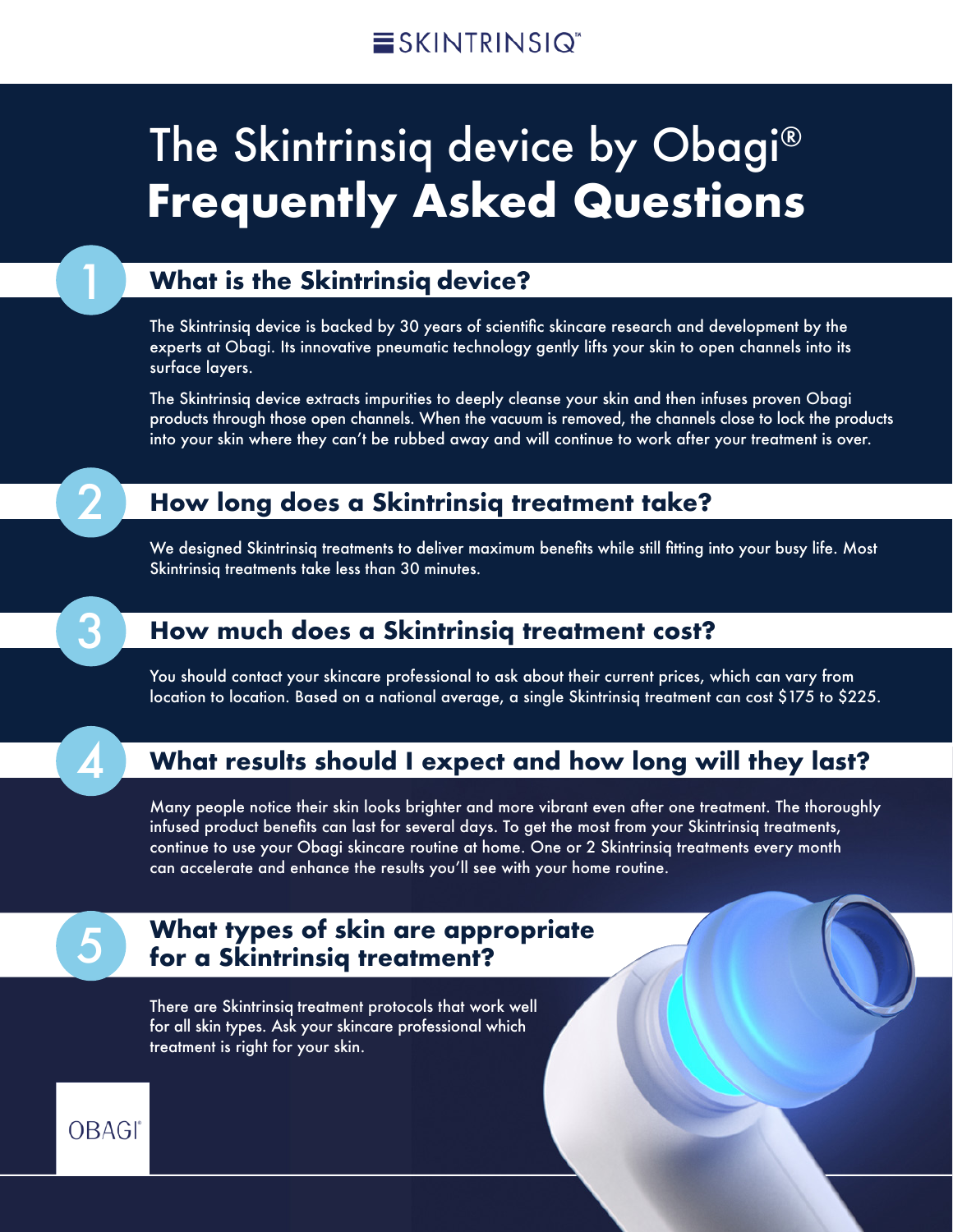### 6 **What types of treatments can I get with the Skintrinsiq device?**

There are 4 treatment protocols available to meet your individual skincare needs. Work with your skincare professional to determine the right protocol for you.

**Antioxidant:** Refreshes and revitalizes the appearance of your skin.

Included products:

- Nu-Derm® Gentle Cleanser
- Nu-Derm® Toner
- Professional-C® Serum 10%, 15%, or 20%
- Professional-C® Peptide Complex
- Professional-C® SunCare SPF 30

#### **Brightening:** Reveals a smoother, more radiant complexion.

Included products:

- Nu-Derm® Gentle Cleanser
- Nu-Derm® Toner
- Nu-Derm® Clear Fx
- Hydrate®
- Obagi® Sun Shield™ Matte Broad Spectrum SPF 50

#### **Clarifying:** Improves oily, blemish-prone skin.

Included products:

- Nu-Derm® Gentle Cleanser
- Nu-Derm® Toner
- CLENZIderm M.D.® Pore Therapy
- Hydrate®
- Obagi® Sun Shield™ Mineral Broad Spectrum SPF 50
- Obagi® Retinol or CLENZIderm M.D.™ Therapeutic Lotion

**Firming:** Rejuvenates and replenishes to minimize the look of fine lines and wrinkles.

Included products:

- Nu-Derm® Gentle Cleanser
- Nu-Derm® Toner
- ELASTIderm® Facial Serum
- Hydrate®
- Obagi® Sun Shield™ Mineral Broad Spectrum SPF 50
- 

# **Does the Skintrinsiq device use dermabrasion?**

No, the Skintrinsiq device does not remove top layers of skin to infuse products. Instead, its innovative pneumatic technology gently lifts your skin to open channels in the surface layers. Deep debris and impurities are extracted and your chosen Obagi treatments are infused through those channels. When the treatment is over, the channels close and your skincare products are locked into your skin to continue working.

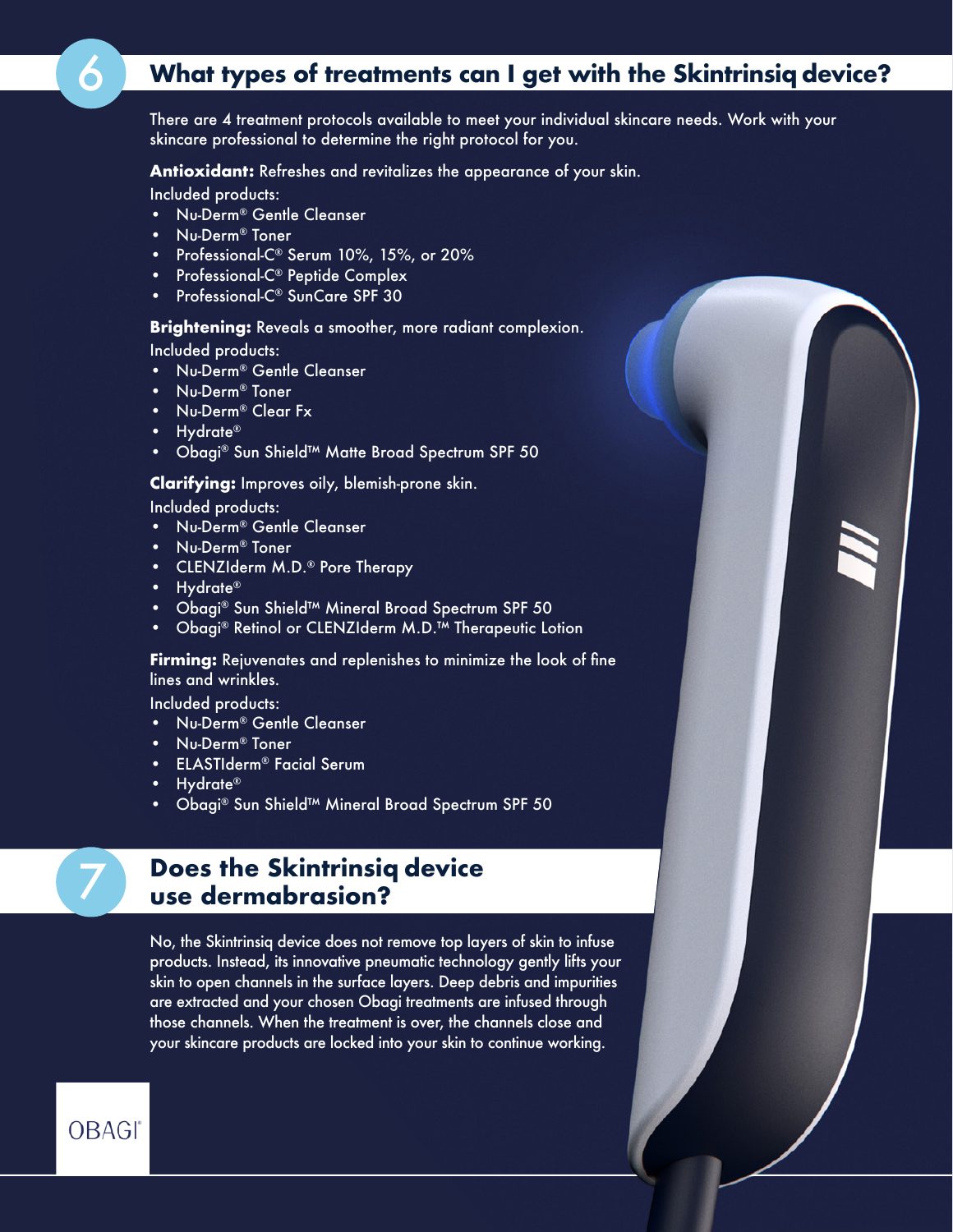### **8 How often should I get a Skintrinsiq treatment?**

One to 2 treatments a month will accelerate and enhance the results you'll see with your Obagi skincare routine. You should continue using your Obagi products at home to get the most from your Skintrinsiq treatments. Your skincare professional will work with you to create a personalized plan that's right for you.

#### 9 **Do Skintrinsiq treatments include LED light therapy?**

Yes, you can add both blue and red LED light therapy to your Skintrinsiq treatment. In the extraction phase, blue light can help remove surface bacteria that can cause blemishes and improve the appearance of oily skin and clogged pores. In the infusion phase, red light stimulates your skin's natural rejuvenation to help it look smoother and firmer.

Thanks to the innovative technology of Skintrinsiq, you can add simultaneous LED therapy to either or both phases without adding treatment time!

### 10 **Who should not get a Skintrinsiq treatment?**

You should not get a Skintrinsiq treatment if you have cystic acne or moderate to severe inflammatory acne, atopic dermatitis, a rosacea or psoriasis flare-up, or a sunburn. You should also avoid Skintrinsiq treatments if you are allergic to any of the products.

Let your skincare professional know if you have had:

- A facial in the past 2 days
- Facial waxing or laser hair removal/electrolysis in the past 5 days
- Microderm infusion, microdermabrasion, dermaplaning, or injectables/dermal fillers in the past 7 days
- Chemical peel or eyebrow microneedling/microblading in the past 14 days
- Intense pulsed light (IPL) therapy or a photofacial in the past 4 weeks
- A laser procedure or cosmetic surgery in the past 3 to 6 months
- Treatment with Accutane, chemotherapy, or radiation in the past 6 months

Your skincare professional can tell you if a Skintrinsiq treatment is right for you.

### **Is Skintrinsiq treatment the same as** 11 **skin resurfacing?**

No. Other types of skincare devices use dermabrasion to remove a surface layer of skin to cleanse and then apply products.

The Skintrinsiq device does not rely on dermabrasion. Instead, its innovative pneumatic technology gently lifts the surface layers of your skin to open channels. Deep debris and impurities are lifted out and then Obagi products are infused into your skin through these channels.

When the handpiece is removed, the channels close and your Obagi skincare products are locked in so they continue to work after your treatment is over. This means little irritation or redness, so you have no downtime after your treatment. You can go about your normal day and even put on makeup.